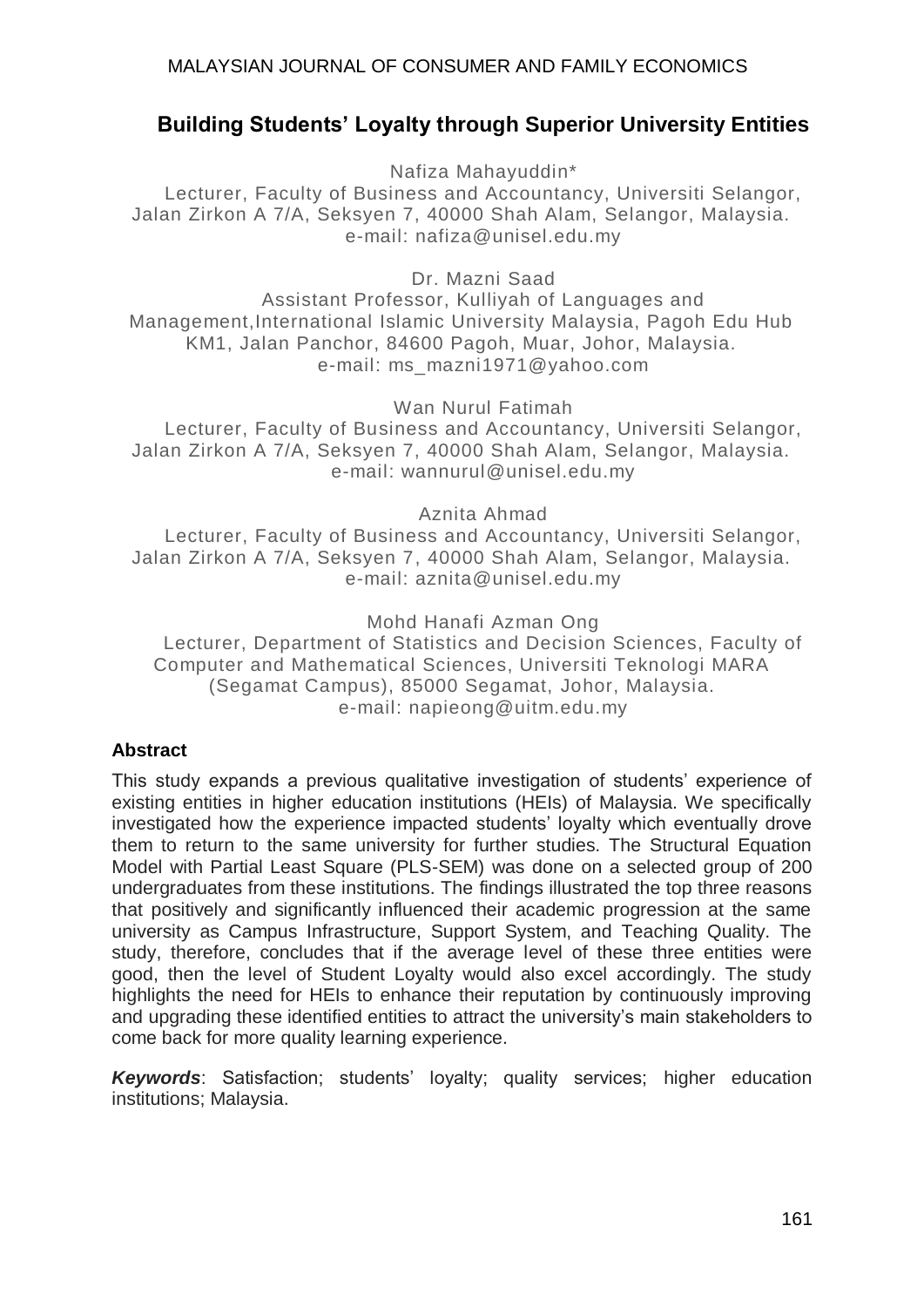### **Introduction**

Malaysia's Higher Education Blueprint (2015-2025) Report recently highlights the country as the world's eleventh most preferred study destination by the United Nations Educational, Scientific and Cultural Organization (UNESCO). The year 2015 witnessed the enrollment of more than a million students in Malaysia's HEIs (i.e. public universities, private higher educational institutions, polytechnics and community colleges). Of this total number, 93,000 were international students from more than 100 different countries from around the globe. This statement was presented in a report by the Deputy Director-General, Ministry of Higher Education in London in 2016.

This scenario presents students with an array of available alternatives especially for further studies and dramatically increases competition among the HEIs. The challenge now is to investigate the factors that they use to woo and to retain the students for an extended period of study in their universities. Retention is only derived once the student becomes loyal and comes back for more quality learning experience which they have already gained from previous experience with HEIs. Building loyalty could be a long, difficult and costly process which requires these institutions to meet students' expectations of efficient facilities, quality teachers and many more. A lot of work goes into making sure that students are satisfied and loyal customers of the institution who need very little or even no persuasion to come back for more academic studies.

Students in HEIs are now treated as stakeholders. HEIs that want to gain a competitive edge in the future may need to begin searching for effective and creative ways to attract, retain and foster stronger relationships with the students, and encouraging feelings of loyalty towards the institution. Student loyalty is a critical measure of HEIs' ability at retaining students until graduation and then attracting them to come back for an even greater academic experience.

The growing demand for quality higher education has led to an increasing number of HEIs. Significant changes in infrastructure and the system of higher education in Asian countries have contributed to the exponential growth in supply and demand in the higher education industry in Malaysia, thus eventually changing the landscape of competitiveness among the HEIs. To be sustainable, HEIs need to be excellent and need loyal customers that will support them in the future.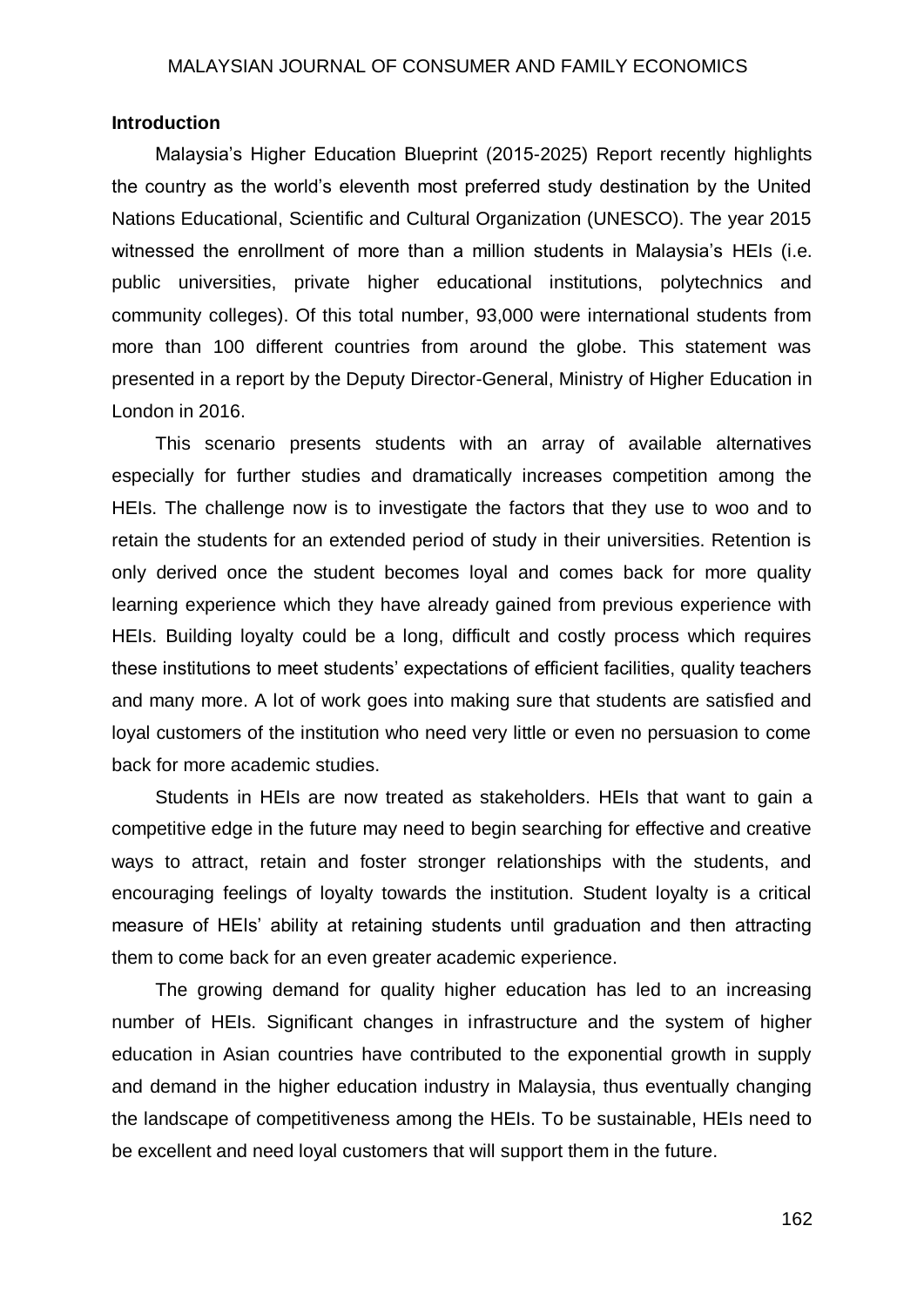As a result, the competition to woo as many students as possible is intense since market share has become even smaller due to the competition. This study, therefore, examines how students perceive entities in higher education institutions that will impact students' loyalty. These insights assist the HEIs administrator to improve the quality of services provided, enhance student satisfaction and loyalty and strengthen the image of HEIs.

#### **Literature Review**

This study is an extension of a previous study on the expected quality learning experience of 190 undergraduate students. Saad et al.'s (2017) study was carried out qualitatively and found that students who were familiar with the existing entities offered by the university were the ones who would usually determine their intention to enrol in postgraduate programs. In their study, they also found quality teaching, lecturers and facilities on offer, course fee structure, and accreditation for courses, technology, and support systems frequently highlighted by the students.

#### Student Loyalty

Students' loyalty is fast becoming the key factor to private higher learning institution's ability to sustain in the long run and to survive in this globalized era. The battle to attract and retain customers between HEIs in Malaysia is intense especially with the phenomenal growth of these institutions. In the context of higher education, students are considered as primary customers (Sultan and Wong, 2013).To Barusman& Mihdar (2014), the concept of loyalty consists of four dimensions, namely cognitive, affective, conative and behavioural.ToGoolamally and Latif (2014), students' loyalty is significantly influenced by trust, emotional commitment and satisfaction. In yet another context, Temizer and Turkyilmaz (2012) define loyalty as the student's tendency to choose the same provider or service for a particular need. In a large body of literature, according to Ryu, Lee and Kim (2012) customer satisfaction influences loyalty. It has also been confirmed several times that there is a link between students' satisfaction and student loyalty in the higher education context (Arif and Ilyas, 2013). Negricea, Edu and Avram (2012) also added that to earn consumer loyalty, consumer satisfaction is important.

Furthermore, Shahsavar and Sudzina (2017) describe identifying students' demands and fulfilling their needs as essential to make students satisfied and loyal.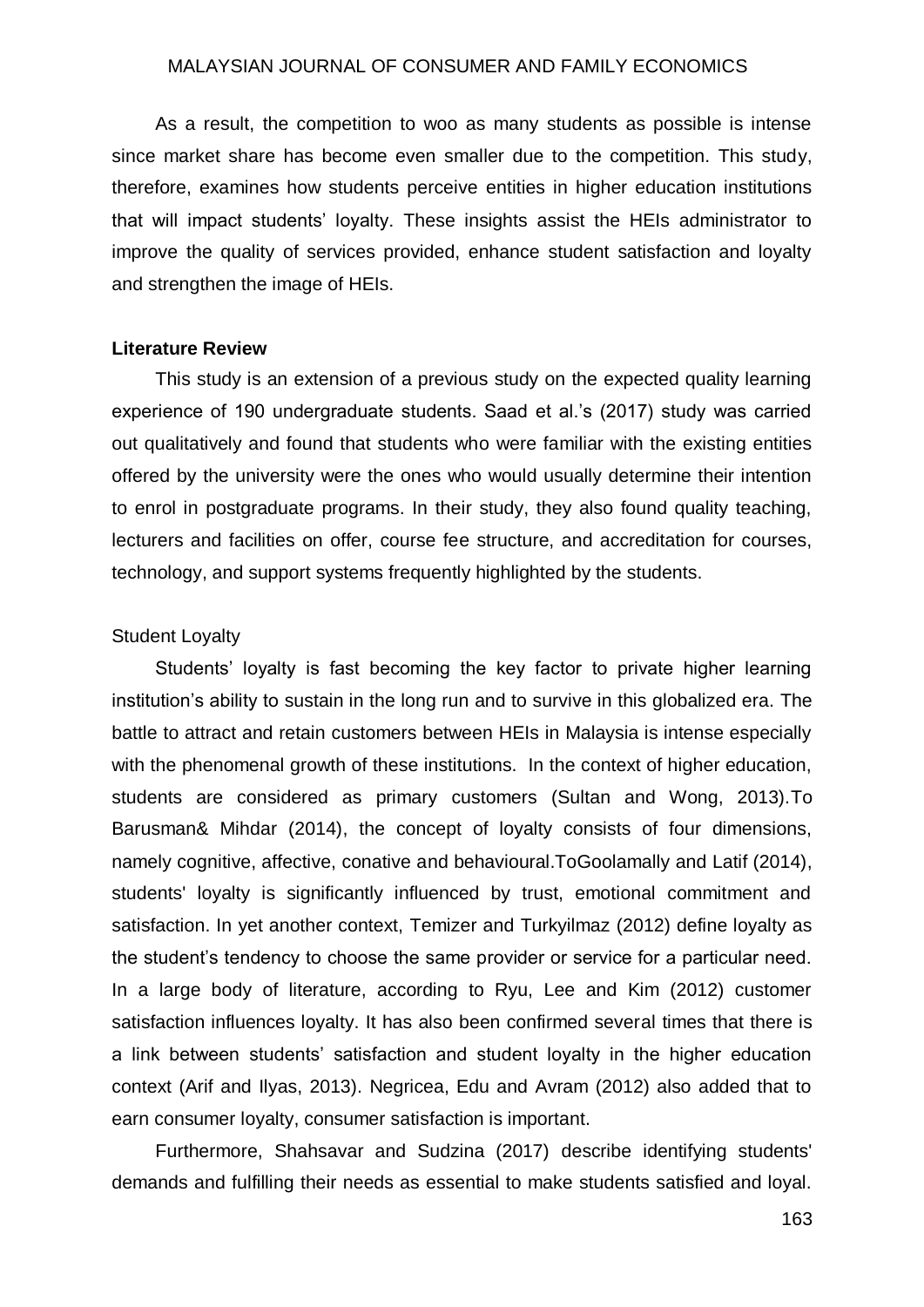This means that if students' experience meets their expectations, they will be loyal to their university. A loyal student population is a source of competitive advantage with outcomes such as positive word of mouth (WOM) communication, retention and repeat (Thomas, 2011). Based on several studies that have been done, there are a lot of factors that affect the level of loyalty. Usman and Mokhtar (2016) reported that student satisfaction is seen to be a major driver of student's loyalty. Acquiring students'satisfaction through quality services, building trust and emotional commitment are important aspects of securing students' loyalty (Goolamally and Latif, 2014).

#### Entities in Higher Education Institutions

Today, higher education institutions are beginning to realize that their entities represent a business-like service industry and that they are therefore being forced to attract students' satisfaction. As a result, a private higher learning institution will always try to create the best learning environment that fosters successful students who are excellent academically and loyal to the university (Saad, Husain, Nawi, & Mahyuddin, 2017). A recent study by Subrahmanyam and Bellamkonda (2015) has shown that service quality is made up of six latent dimensions that include Teaching, Administrative Services, Academic Facilities, Campus Infrastructure, Support Services, and Internationalization. The result of this study could help leaders of the institution to provide better services that enhance student satisfaction, motivation and loyalty.

#### Campus Infrastructure

Campus infrastructure is fast becoming an important entity in higher learning education nowadays. In satisfying the students, physical facility on the campus plays a major role. It includes the quality of physical infrastructures such as classrooms, security, library, sports facilities, internet service, hostel and student canteens (Mansori, Vaz&Ismail 2014). A study conducted by Khamis and Said (2014)investigated the relationship between facilities provided by the university, management and staff performance to student loyalty toward residential college at UTHM. A total of 363 undergraduates consisting of 167 (46%) males and 196 (54%) females participated in the questionnaire survey. The structural equation modelling (SEM) shows that that facilities such as cafeteria services, restroom facilities, a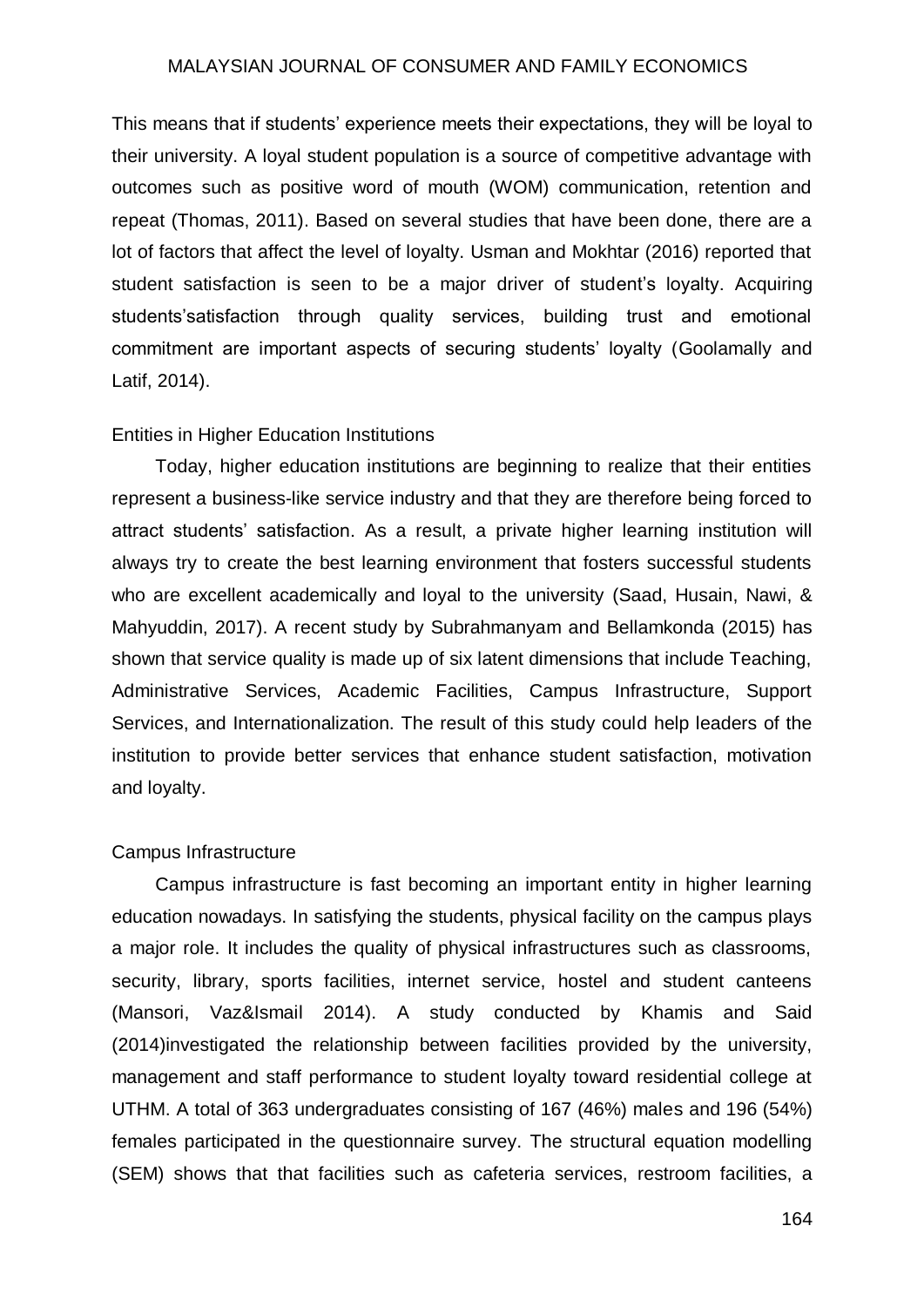reading room and a student activity room, internet access or Wi-Fi, computer laboratory, cleaning supervision, have a significant and direct effect on students' loyalty. To increase overall student satisfaction and loyalty, computer and IT facilities and general student amenities need to be improved in higher education (Nair, Bennett & Shah, 2012). This is further supported by Hanssen & Solvoll (2015) who suggest that the university can improve students' satisfaction by improving the university's reputation and by investing in university facilities. This will increase the chances of the students remaining loyal to the same higher learning institution to further their studies.

#### Teaching Quality

Another significant university asset which has a major influence on overall student loyalty is teaching. According to Purgailis and Zaksa (2012) academic staff that pass over their knowledge, study content and teaching methods, acquired skills and readiness for the labour market are currently the most important element in the study process. The study by Ali and Ahmed (2018)on five higher education institutions in Karachi, Pakistan provides the evidence. Their study had a sample size of 503 students from private and semi-government universities whose flagship programs were business studies. Their study covered perceived academic quality, perceived administrative quality, physical facilities, student satisfaction, university image, and university switching cost as determinants of student loyalty through an adapted questionnaire on a 5-point Likert scale. The results of the exploratory Factor Analysis and structural equation modelling (SEM) using AMOS reveal that academic quality has a significant direct on impact student loyalty, while administrative quality does not. The authors concluded that the ability to teach coupled with professional knowledge and supportive attitude is the key to learning. Students' satisfaction in academia specifically in teaching quality will improve the image of the institution which in turn builds students' loyalty.

Furthermore, Thomas (2011) studied what drives student loyalty in the main campus of major universities in South India. Data were collected from students undergoing postgraduate programmes in arts, commerce, science, and engineering of South India. The sample consisted of 279 students of which131 were males and 103 females, at an average age of 24 years old. Their study highlights the importance of students' satisfaction in driving loyalty. Teaching quality and the role of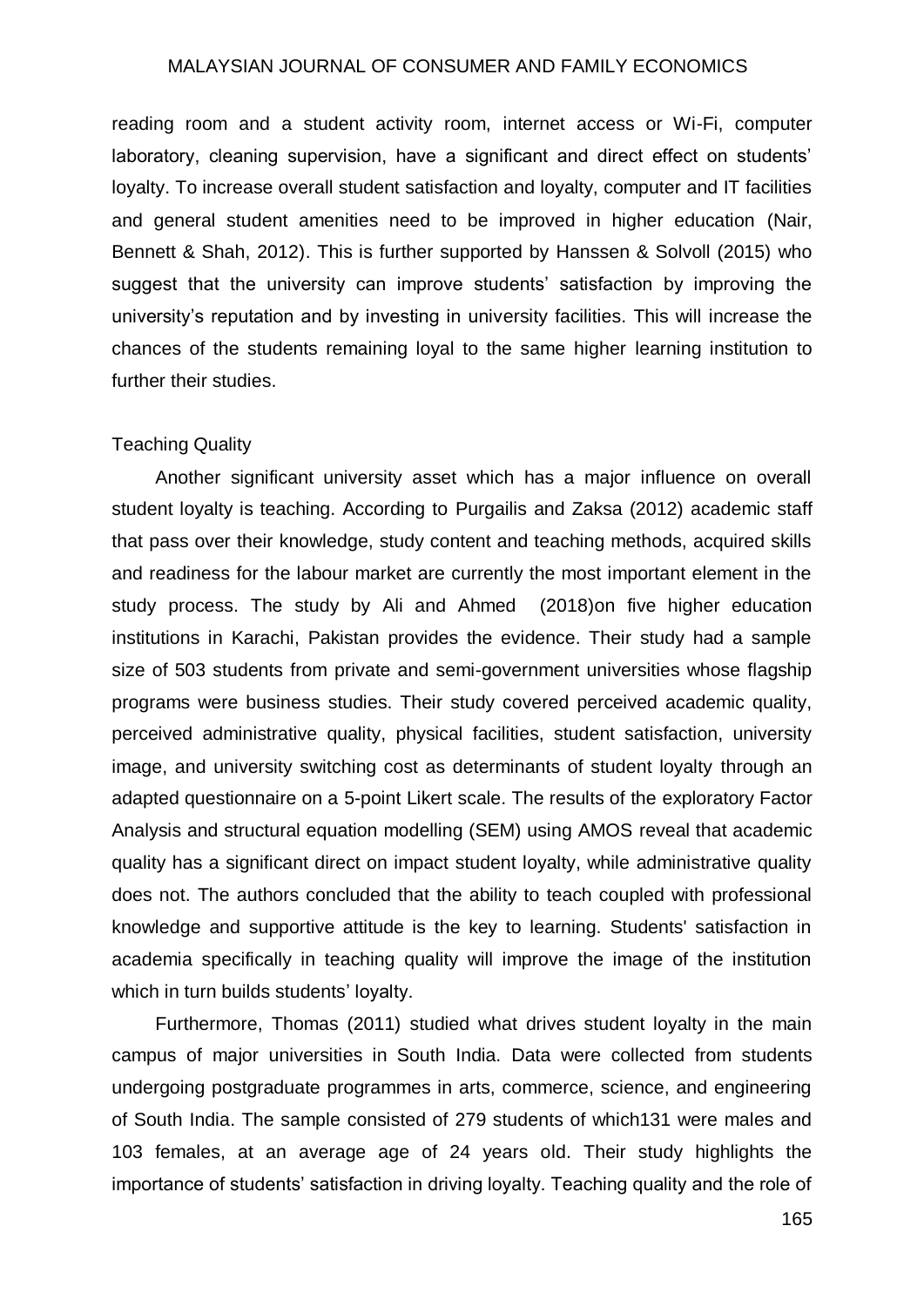the teaching staff seem to be the most important aspect of students' satisfaction. Feedback from lecturers, good access to lecturers and the quality of teaching demonstrates that it is crucial when it comes to overall students' satisfaction in South India's higher education. This is further supported by Wilkins and Stephens (2013) who revealed that the quality of the lecturer is one of the significant predictors of students' satisfaction, while students' satisfaction is commonly viewed as a major driver of student's loyalty.

In another study, Sharabi (2013) stated that students compare the "knowledge value" that they expect from the service provider because of hyper-competition in the higher education sector. As a result, for each ringgit that they pay, students expect a maximum value. The author also added that the most important factors in "knowledge value" are the quality of the academic staff and the curriculum.

#### Administrative Service

Another variable that plays a vital role in significantly influencing student loyalty is administrative service and its support system. Annamdevula and Bellamkonda (2016) studied the effect of students' perceived of service quality on satisfaction, loyalty and motivation in Indian universities: development of High Education Quality (HiEduQual). This study employed a descriptive research design to gather data regarding attitudes of students about service quality, satisfaction, motivation and loyalty towards university services. From the results of SEM, administrative service acts as one of the key antecedents to student satisfaction, loyalty and motivation as well as other service quality dimensions that include teaching, academic facilities, campus Infrastructure, support services, and internationalization.

In another study, Taecharungroj (2014)developed a comprehensive university student loyalty model that incorporates important constructs in the service and relationship quality dimension, as well as image and perception of reputation. The model is tested using the structural equation modelling approach in which a multiple group analysis is conducted to compare the models across different types of university. For data collection, the researcher distributed questionnaires to 20 selected universities in the Bangkok Metropolitan area and had a total sample size of 2,413 for the main study. Five service quality dimensions that covered most aspects of students' satisfaction and loyalty were discussed which included administration, instructor, curriculum, social environment and physical environment. Based on the

166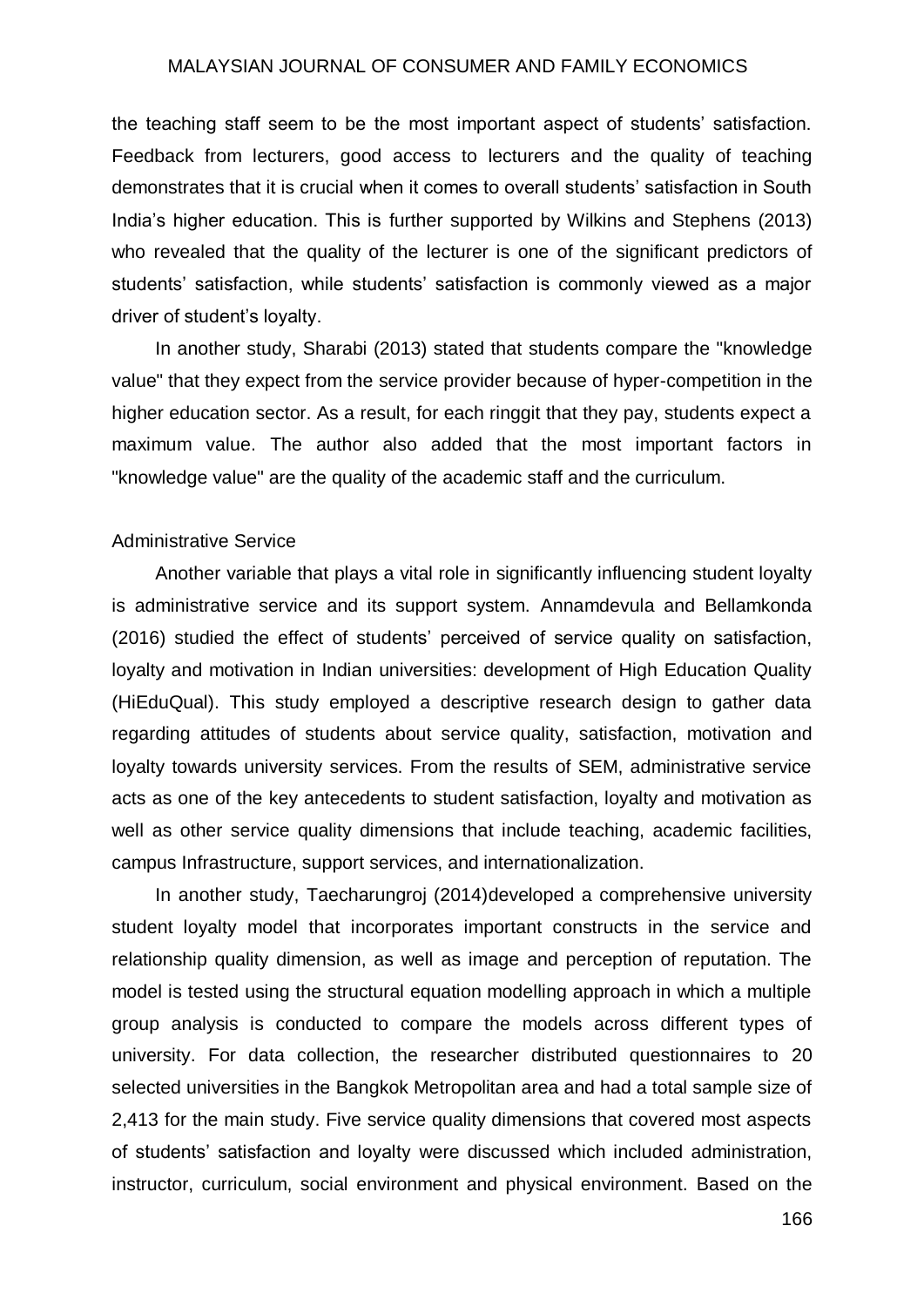above study, the researcher found that administrative quality is the construct that has the highest total effect on student loyalty in private universities. Improved perception of administrative quality could have a substantial impact on student loyalty.

Present literature on the crucial entities of HEIs, students' expectations, perceptions, and experiences concerning advancing studies in their preferred institution are very much influenced by campus infrastructure, teaching quality, and administrative service.

#### **Methodology**

By extending the student's quality learning experience that was qualitatively conducted, this study now employs a quantitative approach with a cross-sectional research design to tackle the issues of this research. A structured questionnaire was used to measure the targeted variables (Saunders et al., 2009) and was distributed to 200 respondents The framework was tested using the Structural Equation Modeling with Partial Least Square (i.e. PLS-SEM) since the primary objective of this research is about exploring the relationship between the targeted variables (Hair et al., 2012; Astrachan et al., 2014; Hair et al., 2017) using SmartPLS 2.0. As for accessing the significant influence of the variables, 5000 replications of the sample (i.e. bootstrapping) were used, as suggested by Hair et al (2017) and Henseler and Chin (2010). Bootstrap-t, as well as t-statistics, were computed.

Since the procedure to obtain the standard error of the parameter was by using the bootstrapping procedure, extremely non-normal data distribution can give an unrepresentative standard error of parameter estimates (Hair et al, 2011). In this assessment, Skewness and Kurtosis statistics were to access the existence of extremely non-normal data distribution. The data can be approximately normal if the Skewness and Kurtosis statistics are in the range of ±2.0 (Hair et al., 2012). In this study, the data can be concluded as having an approximately normal distribution due to the range of the Skewness (Range: -1.072 to -2.70) and Kurtosis (Range: -.748 to 1.059) statistics which were in the range of the ±2.0. Hence, the parameter estimates can be considered valid and good (Hair et al, 2011; Hair et al, 2017).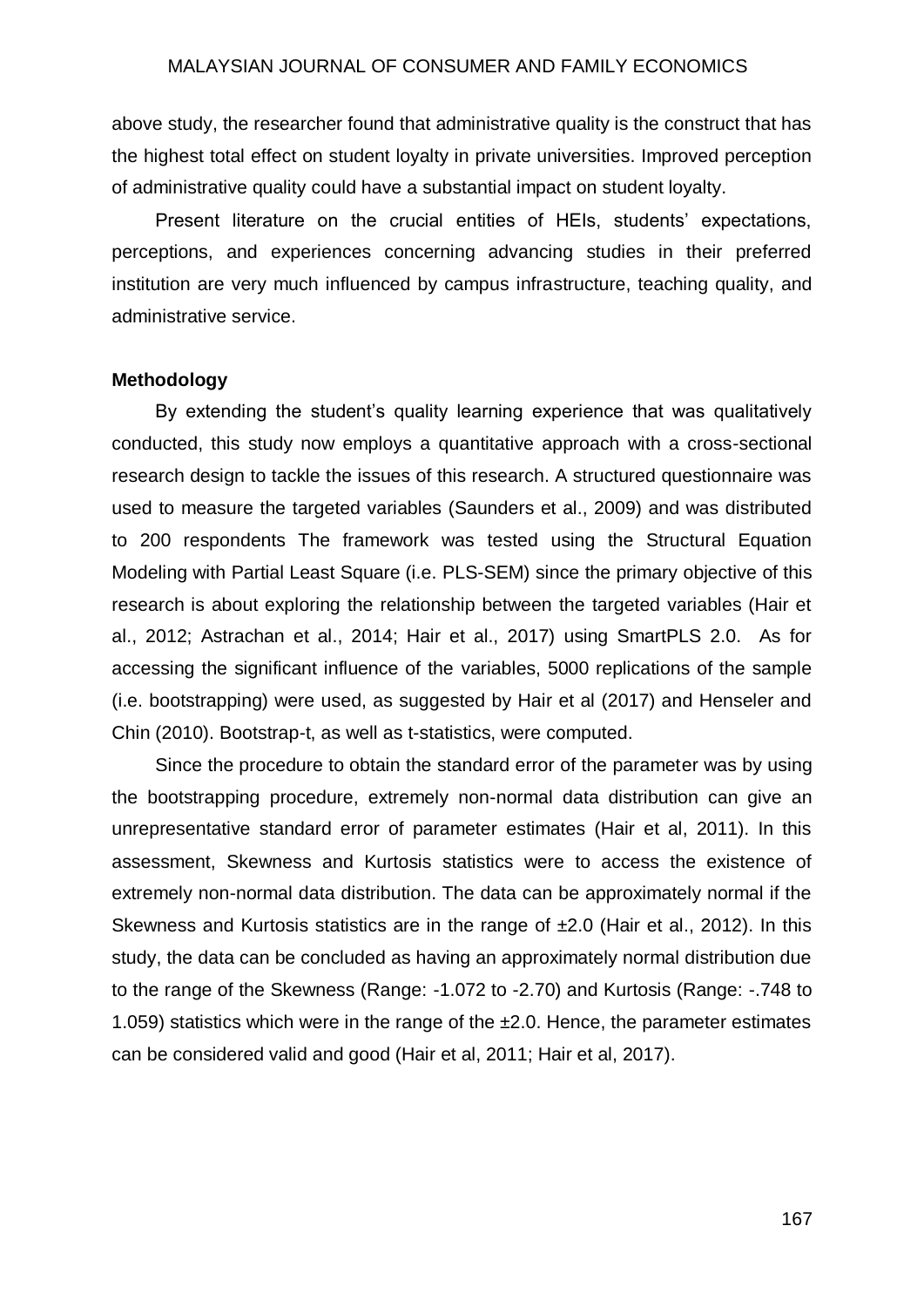## **Results and Discussion**

## Respondent's Profile

Table 1 is a summary of the respondents who participated in this study. The descriptive analysis indicates that 58.5% of the respondents were Malay males. The top three reasons for choosing HEIswere reputation of the HEIs (28.0%), good education (26.5%) and the interesting courses on offer (13.0%).

| able 1. Respondent s Frome    |           |            |  |  |  |  |  |
|-------------------------------|-----------|------------|--|--|--|--|--|
| Profile                       | Frequency | Percentage |  |  |  |  |  |
| Gender                        |           |            |  |  |  |  |  |
| Male                          | 117       | 58.5       |  |  |  |  |  |
| Female                        | 83        | 41.5       |  |  |  |  |  |
| Race                          |           |            |  |  |  |  |  |
| Malay                         | 117       | 58.5       |  |  |  |  |  |
| Chinese                       | 42        | 21.0       |  |  |  |  |  |
| Indian                        | 41        | 20.5       |  |  |  |  |  |
| Reasons for Choosing HEIs     |           |            |  |  |  |  |  |
| Reputation                    | 56        | 28.0       |  |  |  |  |  |
| <b>Good Education</b>         | 53        | 26.5       |  |  |  |  |  |
| Marketing / Advertising       | 19        | 9.5        |  |  |  |  |  |
| <b>Lower Cost</b>             | 16        | 8.0        |  |  |  |  |  |
| Infrastructure/ Facilities    | 21        | 10.5       |  |  |  |  |  |
| <b>Opportunities for Work</b> | 9         | 4.5        |  |  |  |  |  |
| Interesting Courses on Offer  | 26        | 13.0       |  |  |  |  |  |

**Table 1: Respondent's Profile**

## Measurement Model Analysis

Table 2 is a summary of the results of the convergent validity assessment for the measurement model. All indicators that were used to measure the targeted constructs met the minimum requirements of a loading value of above .70 (Hair et al.., 2012), but two indicators were maintained in the analysis since their loading values were above .60 (Hair et al., 2017). Besides that, assessment of the Average Variance Explain (i.e. AVE) for each construct was above .50 (Hair et al., 2017), while for both the reliability tests (i.e. Composite Reliability and Cronbach's Alpha), each of the targeted constructs was also above .70 (Hair et al., 2017). Thus meeting validity from the aspect of a uni-dimensionality concept.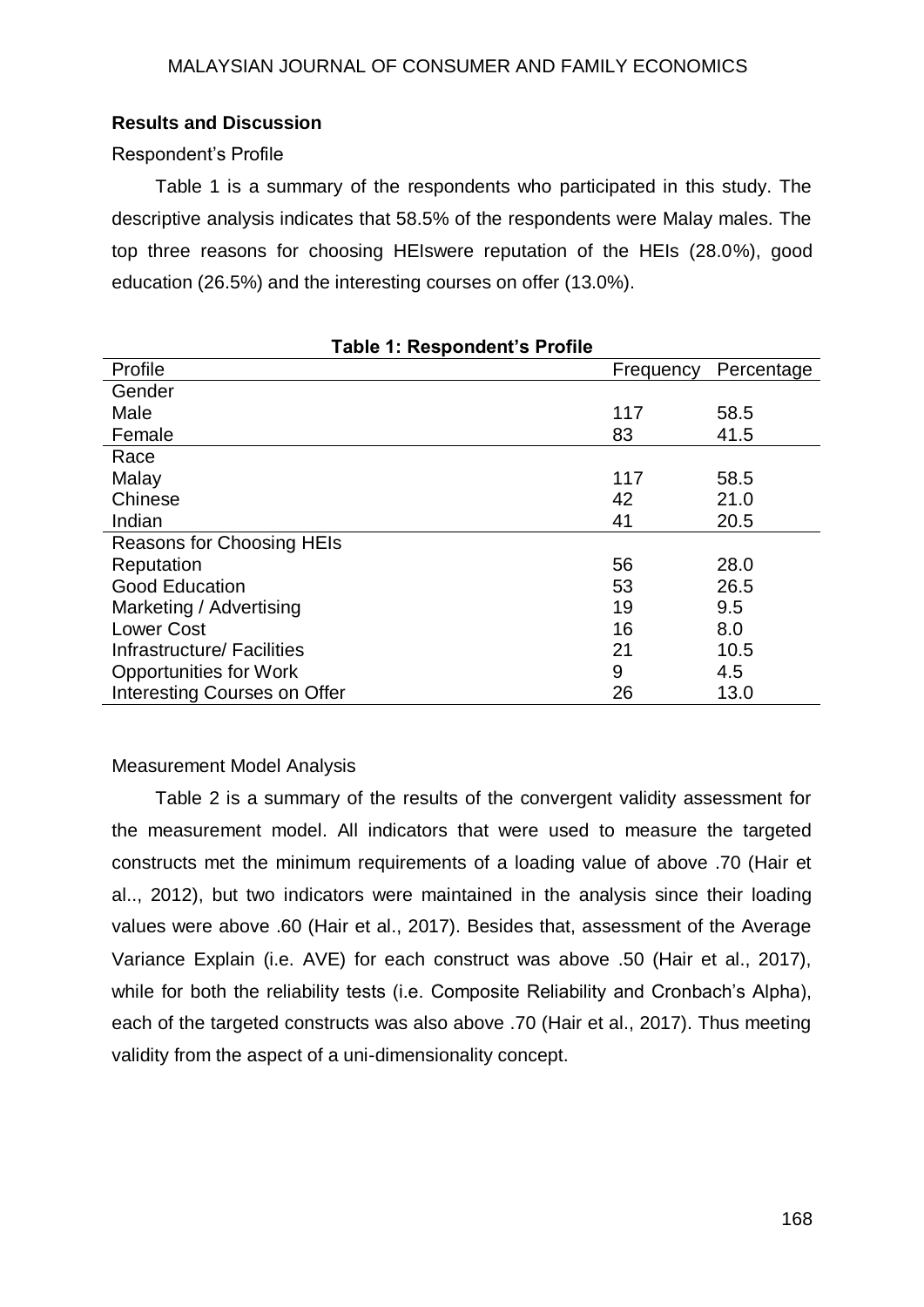| <b>Table 2: Convergent Validity for Measurement Model</b>    |         |            |      |      |  |  |  |
|--------------------------------------------------------------|---------|------------|------|------|--|--|--|
| Indicator                                                    | Loading | <b>AVE</b> | v    | α    |  |  |  |
| <b>Teaching</b>                                              |         |            |      |      |  |  |  |
| Lecturers are accessible                                     | $.873*$ |            |      |      |  |  |  |
| Lecturers treat all students equally                         | $.858*$ |            |      |      |  |  |  |
| Course content develops a student's knowledge                | $.816*$ | .706       | .905 | .862 |  |  |  |
| Student evaluate lecturers to prove better service           | $.812*$ |            |      |      |  |  |  |
| <b>Administrative Service</b>                                |         |            |      |      |  |  |  |
| Administrative staff are courteous and willing to help       | $.817*$ |            |      |      |  |  |  |
| Administrative staff maintains accurate retrieval record     | $.815*$ |            |      |      |  |  |  |
| Administrative staff are accessible during office hours      | $.820*$ | .688       | .917 | .889 |  |  |  |
| Attitude, appearance, and professionalism of the             |         |            |      |      |  |  |  |
| administrative staff                                         | $.855*$ |            |      |      |  |  |  |
| Students are provided appropriate course information         | $.840*$ |            |      |      |  |  |  |
| <b>Academic Facilities</b>                                   |         |            |      |      |  |  |  |
| Science labs are well equipped                               | $.740*$ |            |      |      |  |  |  |
| Computers are of the latest technology                       | $.829*$ |            |      |      |  |  |  |
| Campus environment is convenient for studying well           | $.834*$ | .633       | .896 | .855 |  |  |  |
| Classrooms are equipped with teaching aids                   | $.847*$ |            |      |      |  |  |  |
| Educational facilities have an impact on education           | $.719*$ |            |      |      |  |  |  |
| <b>Campus Infrastructure</b>                                 |         |            |      |      |  |  |  |
| University has sports and recreational facilities            | .791*   |            |      |      |  |  |  |
| Acceptable healthy working environment                       | $.869*$ |            |      |      |  |  |  |
| University has safety aspects                                | $.859*$ | .618       | .889 | .841 |  |  |  |
| University has adequate hostel facilities                    | $.638*$ |            |      |      |  |  |  |
| Café provides good quality food                              | $.750*$ |            |      |      |  |  |  |
| <b>Support System</b>                                        |         |            |      |      |  |  |  |
| University provides counselling service                      | $.818*$ |            |      |      |  |  |  |
| University provides good medical service                     | .765*   |            |      |      |  |  |  |
| Accessibility of system for students (i.e. students portal)  | .735*   | .565       | .866 | .821 |  |  |  |
| Accessibility of timetable                                   | $.723*$ |            |      |      |  |  |  |
| The usefulness of the program's website for studies          | $.713*$ |            |      |      |  |  |  |
| <b>Internalization</b>                                       |         |            |      |      |  |  |  |
| University has teachers from abroad                          | $.681*$ |            |      |      |  |  |  |
| University provides international activities                 | $.881*$ |            |      |      |  |  |  |
| University has an internalization policy                     | $.911*$ | .707       | .923 | .894 |  |  |  |
| University has various strategies to increase the benefit of | $.874*$ |            |      |      |  |  |  |
| internalization                                              |         |            |      |      |  |  |  |
| Students are knowledgeable of international issues           | $.836*$ |            |      |      |  |  |  |
| <b>Student Loyalty</b>                                       |         |            |      |      |  |  |  |
| Preference to pursue higher studies in the same university   | .789*   |            |      |      |  |  |  |
| Recommend university to friends and family members           | $.854*$ |            |      |      |  |  |  |
| Talk positively about university                             | $.898*$ | .730       | .931 | .907 |  |  |  |
| Will choose the same university to start a career            | $.875*$ |            |      |      |  |  |  |
| Feel proud to be associated with the university              | $.852*$ |            |      |      |  |  |  |

Note: AVE = Average Variance Explained; γ = Composite Reliability; α = Cronbach's Alpha; \*p <.05.

Table 3 shows the result of the Fornell-Larcker analysis used for accessing the discriminant validity of the model. The analysis confirms that each latent variable discriminated each other since the diagonal values were greater than the off-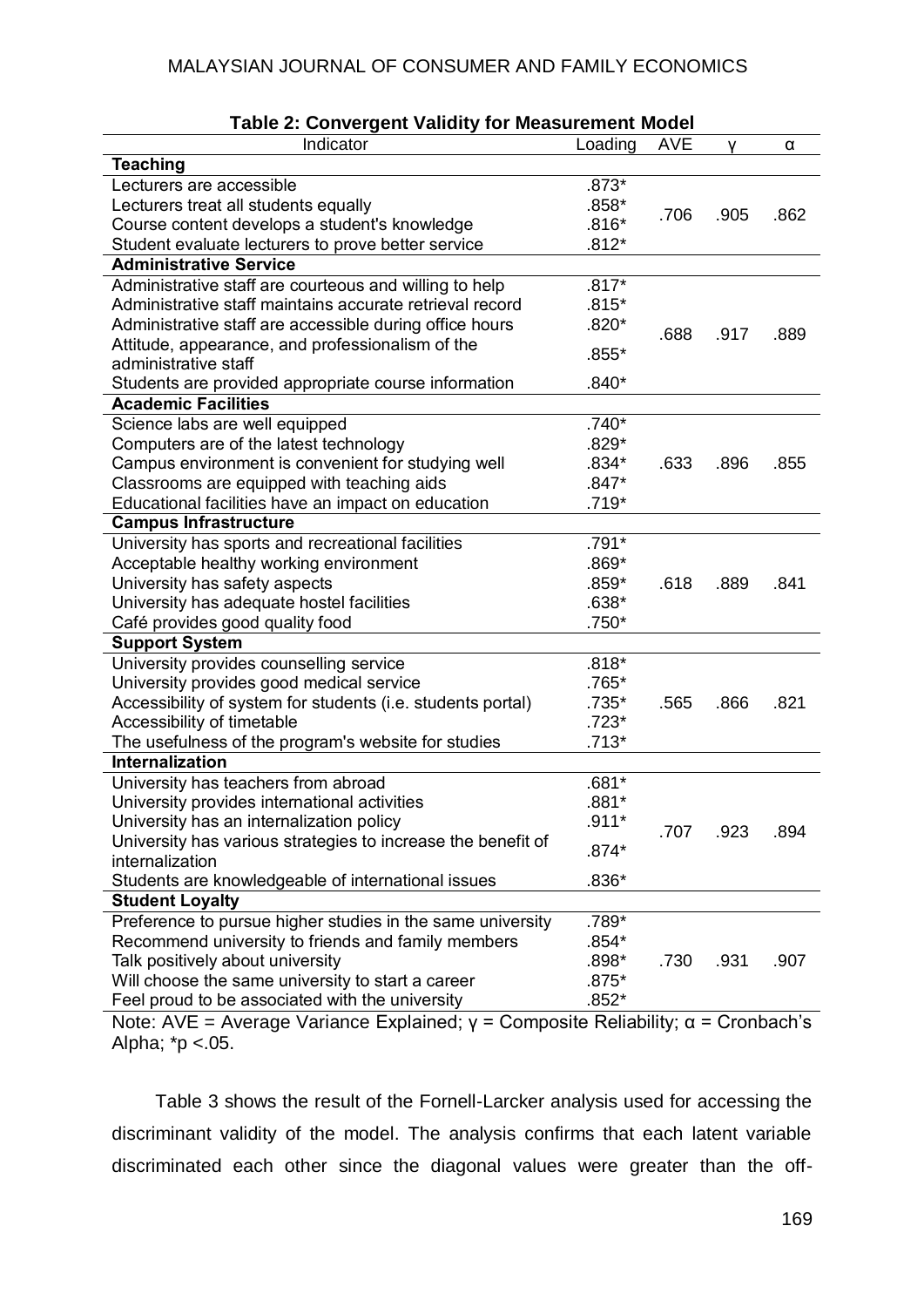diagonal values (Fornell and Larcker, 1981; Hair et al., 2017). Therefore, the indicators that were used to measure the targeted constructs were also totally used for each respective construct.

| Table 3: Fornell-Larcker Discriminant Analysis for Measurement Model |      |      |      |      |      |      |      |
|----------------------------------------------------------------------|------|------|------|------|------|------|------|
|                                                                      |      |      | '3)  | 4    | (5)  | 6)   |      |
|                                                                      | .796 |      |      |      |      |      |      |
| $\left( 2\right)$                                                    | .531 | .829 |      |      |      |      |      |
| (3)                                                                  | .598 | .552 | .786 |      |      |      |      |
| $\left( 4\right)$                                                    | .429 | .324 | .474 | .841 |      |      |      |
| (5)                                                                  | .465 | .427 | .548 | .423 | .854 |      |      |
| (6)                                                                  | .531 | .432 | .601 | .483 | .521 | .752 |      |
|                                                                      | .487 | .529 | .391 | .314 | .441 | .401 | .840 |

Note:  $(1)$  = Academic Facilities;  $(2)$  = Administrative Service;  $(3)$  = Campus Infrastructure;  $(4)$  = Internalization; (5) = Student Loyalty; (6) = Support System; (7) = Teaching; the value in the diagonal (bold) is a square root of the AVE of each latent variable and the element offdiagonal value is the inter-correlation value between latent variable.

#### Structural Model Analysis

The result of a structural analysis indicated that about 41% ( $R^2$  = .410) of variance explained toward Student Loyalty were ably explained by these six independent variables. Also, all independent variables can be considered having a small effect size (Range = .002 to .049) and also having a small predictive relevance (Range: .003 to .030) toward student Loyalty (Hair et al., 2012).

| TADIG 4. JU UCLUI AL MUUGI ASSESSITIGITU                                                     |       |              |         |                   |                        |      |        |
|----------------------------------------------------------------------------------------------|-------|--------------|---------|-------------------|------------------------|------|--------|
| Path                                                                                         |       | t-statistic  | p-value | 95% Bootstrap-t   | $\cdot$ $\mathbf{f}^2$ |      | Remark |
| $AF \rightarrow SL$                                                                          | 0.051 | $0.585$ (NS) | .559    | $(-0.120, 0.221)$ | .002                   | .003 | Small  |
| $AS \rightarrow SL$                                                                          | 0.045 | $0.497$ (NS) | .620    | $(-0.131, 0.220)$ | .002                   | .003 | Small  |
| $Cl \rightarrow SL$                                                                          | 0.249 | 2.085*       | .038    | (0.015, 0.483)    | .049                   | .030 | Small  |
| $IT \rightarrow SL$                                                                          | 0.119 | 1.172 (NS)   | .243    | $(-0.080, 0.317)$ | .015                   | .013 | Small  |
| $SS \rightarrow SL$                                                                          | 0.195 | $2.561*$     | .011    | (0.046, 0.345)    | .036                   | .021 | Small  |
| $TA \rightarrow SL$                                                                          | 0.180 | $2.197*$     | .029    | (0.019, 0.340)    | .032                   | .023 | Small  |
| Note: $AF = Academic$ Facilities; $AS = Administrative$ Service; $CI = Campus$               |       |              |         |                   |                        |      |        |
| Infrastructure; IT = Internalization; $SL = Student$ Loyalty; $SS = Support System$ ; $TA =$ |       |              |         |                   |                        |      |        |
|                                                                                              |       |              |         |                   |                        |      |        |

**Table 4: Structural Model Assessment**

Teaching;NS = Not Significant; β = Standardized Beta Coefficient;  $f^2$  = Effect Size;  $q^2$  $=$  Predictive Relevance; <sup>a</sup>The bootstrap samples was 5000 samples; \*p <.05.

The structural analysis indicates that Campus Infrastructure ( $\beta$  = 0.249, t = 2.085, p <.05; 95% Bootstrap-t: (0.015, 0.483)), Support System (β = 0.195, t = 2.561, p <.05; 95% Bootstrap-t: (0.046, 0.345)), and Teaching ( $\beta$  = 0.180, t = 2.197,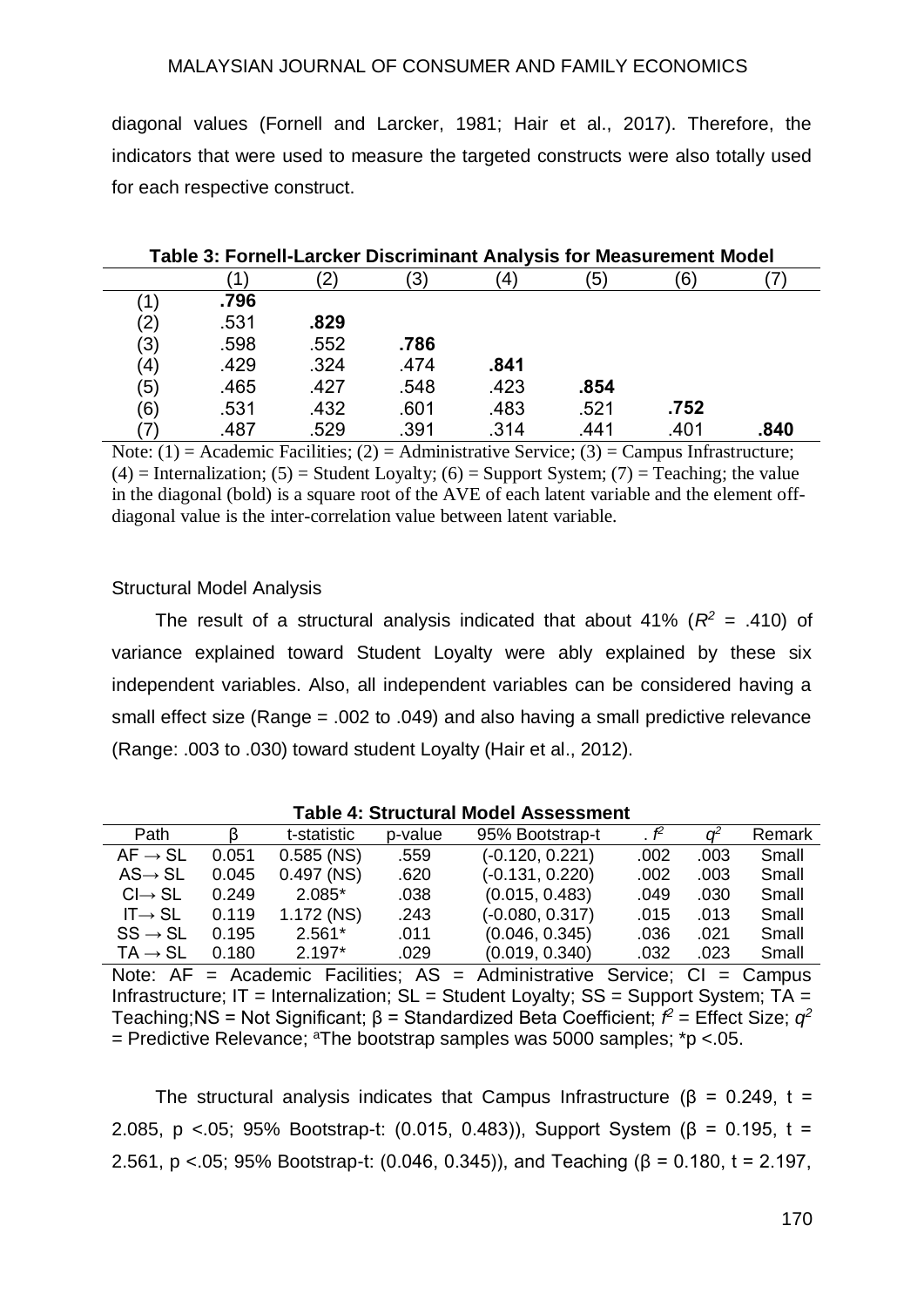p <.05; 95% Bootstrap-t: (0.019, 0.340)) simultaneously have a positively significant effect towardsStudent Loyalty. Therefore, if the average level of Campus Infrastructure, Support System, and Teaching were at a good level, then the level of Student Loyalty will also be high. However, the analysis also indicatesthatAcademic Facilities (β = 0.051, t = 0.585, p =.559; 95% Bootstrap-t:  $(-0.120, 0.221)$ ), Administrative Services (β = 0.045, t = 0.497, p =.620; 95% Bootstrap-t:  $(-0.131, ...)$ 0.220)), and Internalization (β = 0.119, t = 1.172, p = 243; 95% Bootstrap-t: (-0.080, 0.317)) did not have a significant effect towards Student Loyalty. Therefore, no matter what the average level of Academic Facilities, Administrative Services, and Internalization is, Student Loyalty will not be affected. Figures 1 and 2 show the assessment of the PLS-SEM based on the theoretical model.





**Figure 1: Loading Assessment Figure 2: Bootstrapping Assessment**

## **Discussion and Analysis**

This section discusses the six quality service entities in HEIs that were tested in this study to discover their impact on students' loyalty. They are campus infrastructure, support system, teaching quality, academic facilities, administrative service and internalization. Campus infrastructure was found to be the most influential entity that impacted students' loyalty. This finding is similar to that found by Khamis and Said (2014)who used structural equation modelling (SEM) to analyze a total of 363 undergraduate questionnaire responses. Their results confirmed that facilities such as cafeteria services, restroom facilities, a reading room, a student activity room, internet access, a computer laboratory, and cleaning supervision have a significant and direct effect on students' loyalty.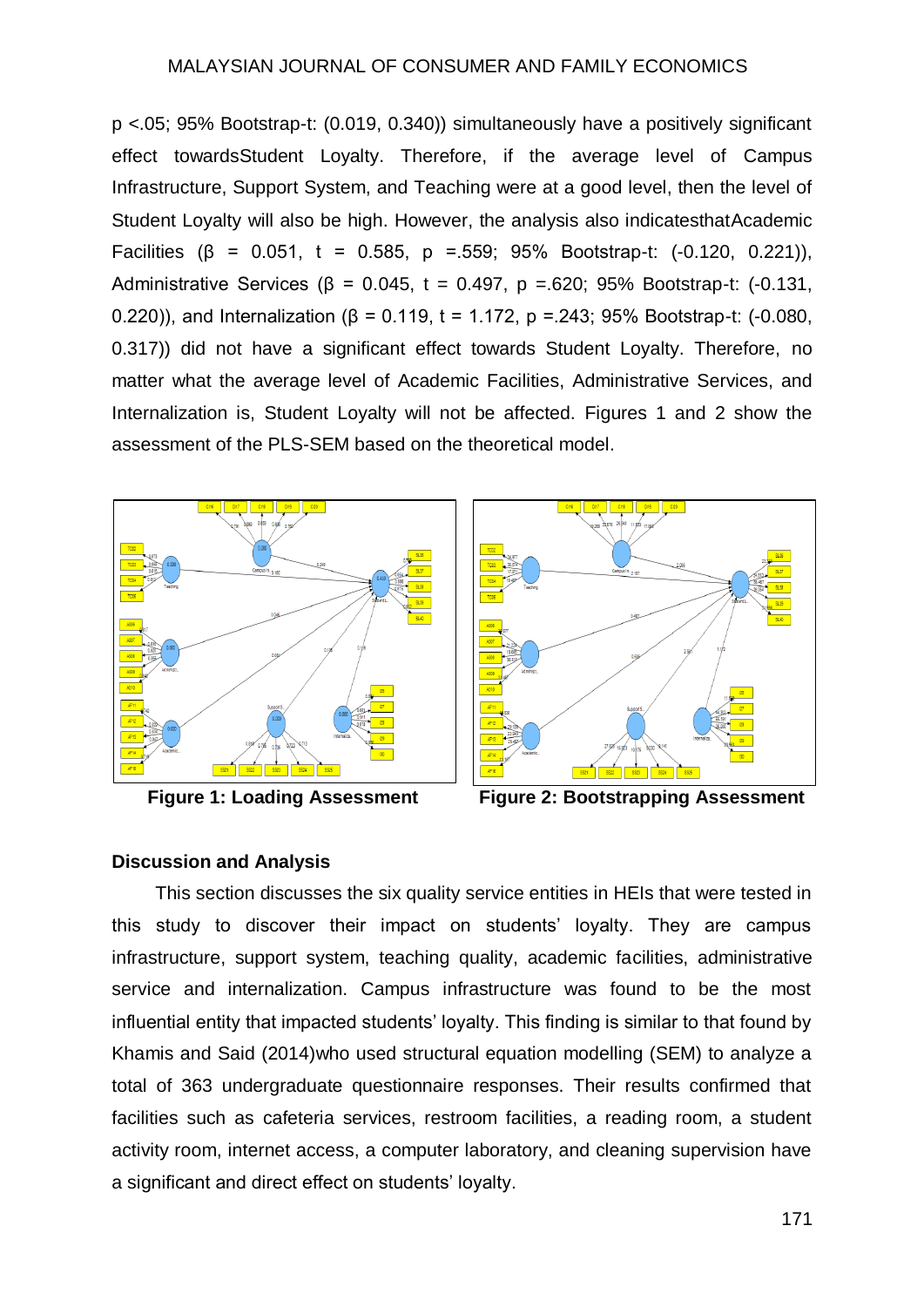The second influential entity is support system. This is supported by a comprehensive university student loyalty model developed by Taecharungroj (2014) which discovered five service quality dimensions that largely influence most aspects of students' satisfaction and loyalty. This included administration, instructor, curriculum, and the social and physical environment, which are entities basic to a support system of any higher education institution. The researcher also found that administration and the quality of the support system have the highest total effect on students' loyalty in HEIs.

The final entity is teaching expertise; one of HEIs' major assets that play a vital role in shaping students' satisfaction and ultimately loyalty towards any organization. This result is expected as lecturers are at the frontline of any academic set-up; they design, review and teach courses, they are in direct contact with the students, and they ensure that courses are not only current and relevant but are of the highest standards that would satisfy personal and academic needs of the students. A similar study in a university in South India (2011) highlighted both quality teaching and the lecturers' role in influencing students' satisfaction and loyalty towards a place of study.

#### **Conclusion and Recommendation**

We conclude here that all HEIs should focus on continuously improving and upgrading their entities especially those of campus infrastructure, support system and teaching quality. When all these entities are of the highest standards, students will develop a positive perception of an institution that cares for their well-being and future. It is the institution of choice that they will talk highly about to others. The ultimate goal of all HEIs is to have their degree students demonstrating loyalty to the institution by returning for further studies. Thomas' (2011) study explains how a loyal student population is a source of free marketing with outcomes such as positive word of mouth (WOM) communication, retention and repeat that will establish a good image of HEIs. This present study also found that students choose to come back to the same HEI because of the good reputation it has gained from its entities. Thus, improvement in the perception of the quality of these entities guarantees satisfaction that leads to a substantial impact on student loyalty.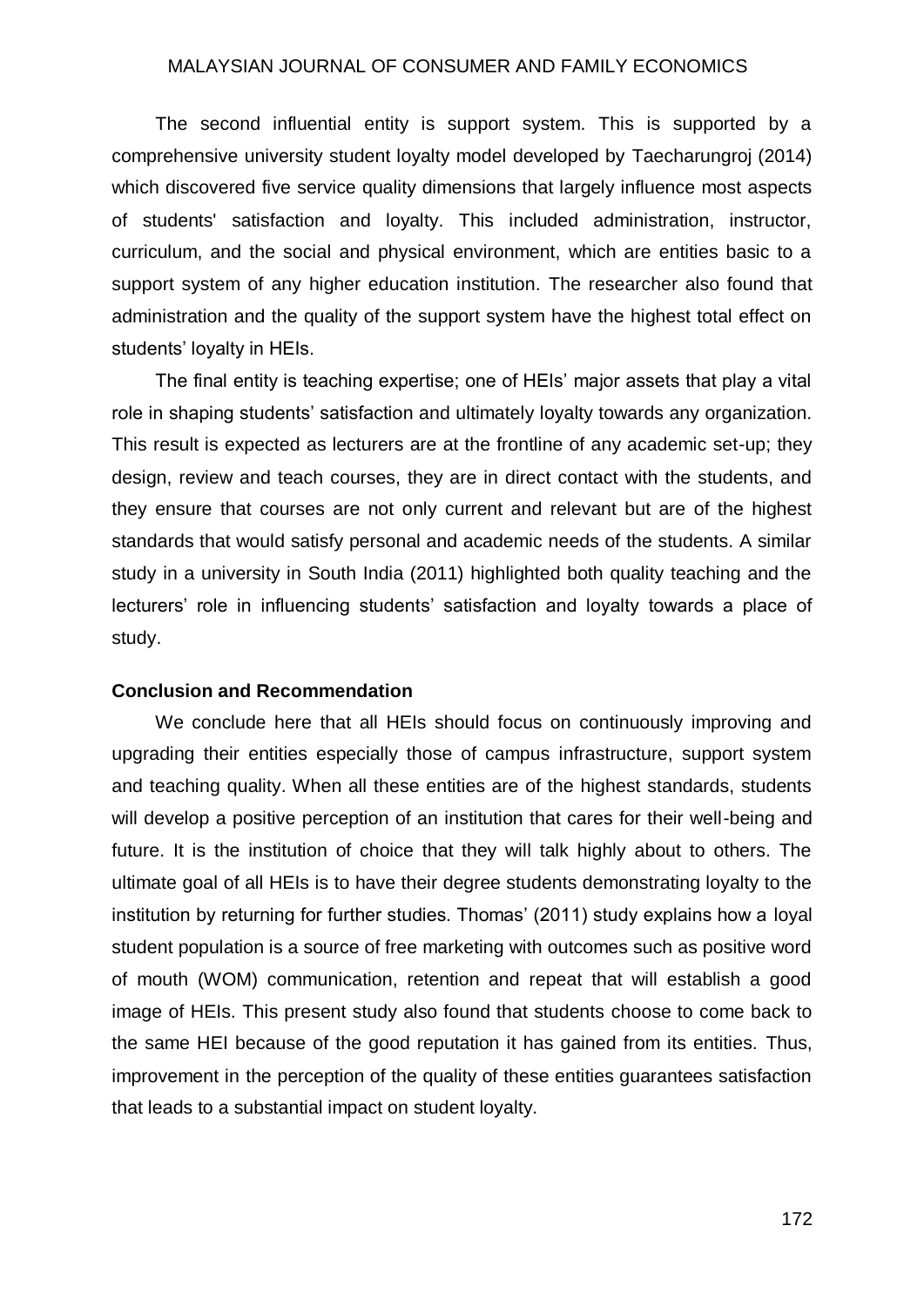## **References**

- Ali, M., & Ahmed, M. (2018). Determinants of students' loyalty to university: A service-based approach.
- Annamdevula, S., &Bellamkonda, R. S. (2016). Effect of student perceived service quality on student satisfaction, loyalty and motivation in Indian universities: development of HiEduQual. *Journal of Modelling in Management*, *11*(2), 488- 517.
- Arif, S., &Ilyas, M. (2013). Quality of work-life model for teachers of private universities in Pakistan. *Quality Assurance in Education*, *21*(3), 282-298.
- Astrachan, C.B., Patel, V.K., &Wanzenried, G. (2014). A comparative study of CB-SEM and PLS-SEM for theory development in family firm research. Journal of Family Business Strategy, Vol. 5, 116-128.
- Barusman, A. R. P., &Mihdar, F. (2014). The Effect of Perceived Social Support on Student Loyalty with Student Satisfaction as Mediating Variable at Private University.
- Fornell, C., &Larcker, D.F. (1981). Evaluating structural equation models with unobservable and measurement error. Journal of Marketing Research, Vol. 34 (2), 161-188.
- Goolamally, N., & Latif, L. A. (2014). Determinants of student loyalty in an open distance learning institution. In *Seminar KebangsaanPembelajaranSepanjang Hayat* (pp. 390-400).
- Hair, J.F., Ringle, C.M., &Sarstedt, M. (2011). PLS-SEM: Indeed a silver bullet. Journal of Marketing Theory and Practice, Vol. 19 (2), 139-151.
- Hair, J. F., Sarstedt, M., Ringle, C. M., & Mena, J. A. (2012). An assessment of the use of partial least squares structural equation modelling in marketing research. Journal of the Academy Marketing Science, 40(3), 414–433.
- Hair, J. F., Hult, G. T. M., Ringle, C. M., &Sarstedt, M. (2017). A primer on partial least squares structural equation modelling. (PLS-SEM) (2nd ed.). Thousand Oaks: Sage Publications.
- Hanssen, T. E. S., &Solvoll, G. (2015). The importance of university facilities for student satisfaction at a Norwegian University. *Facilities*, *33*(13/14), 744-759.
- Henseler, J., & Chin, W. W., (2010). A comparison of approaches for the analysis of interaction effects between latent variables using partial least squares path modelling. Structural Equation Modeling 17 (1), 82–109.
- Khamis, A., & Said, N. B. M. (2014). Measuring student loyalty towards residential college using structural equation model. *International Journal of Science and Technology*, *4*(12), 1-10.
- Mansori, S., Vaz, A. F., & Ismail, Z. M. M. (2014). Service quality, satisfaction and student loyalty in Malaysian private education. Asian Social Science, Vol. 10, No. 7.
- Nair, C. S., Bennett, L., & Shah, M. (2012). The Student Experience in Private Higher Education in Australia. *The ACPET Journal for Private Higher Education*, *1*(2), 23.
- Negricea, C. I., Edu, T., &Avram, E. M. (2014). Establishing Influence of Specific Academic Quality on Student Satisfaction. *Procedia-Social and Behavioral Sciences*, *116*, 4430-4435.
- Purgailis, M., &Zaksa, K. (2012). The impact of perceived service quality on student loyalty in higher education institutions. *Journal of Business Management*, *4*(6), 138-152.